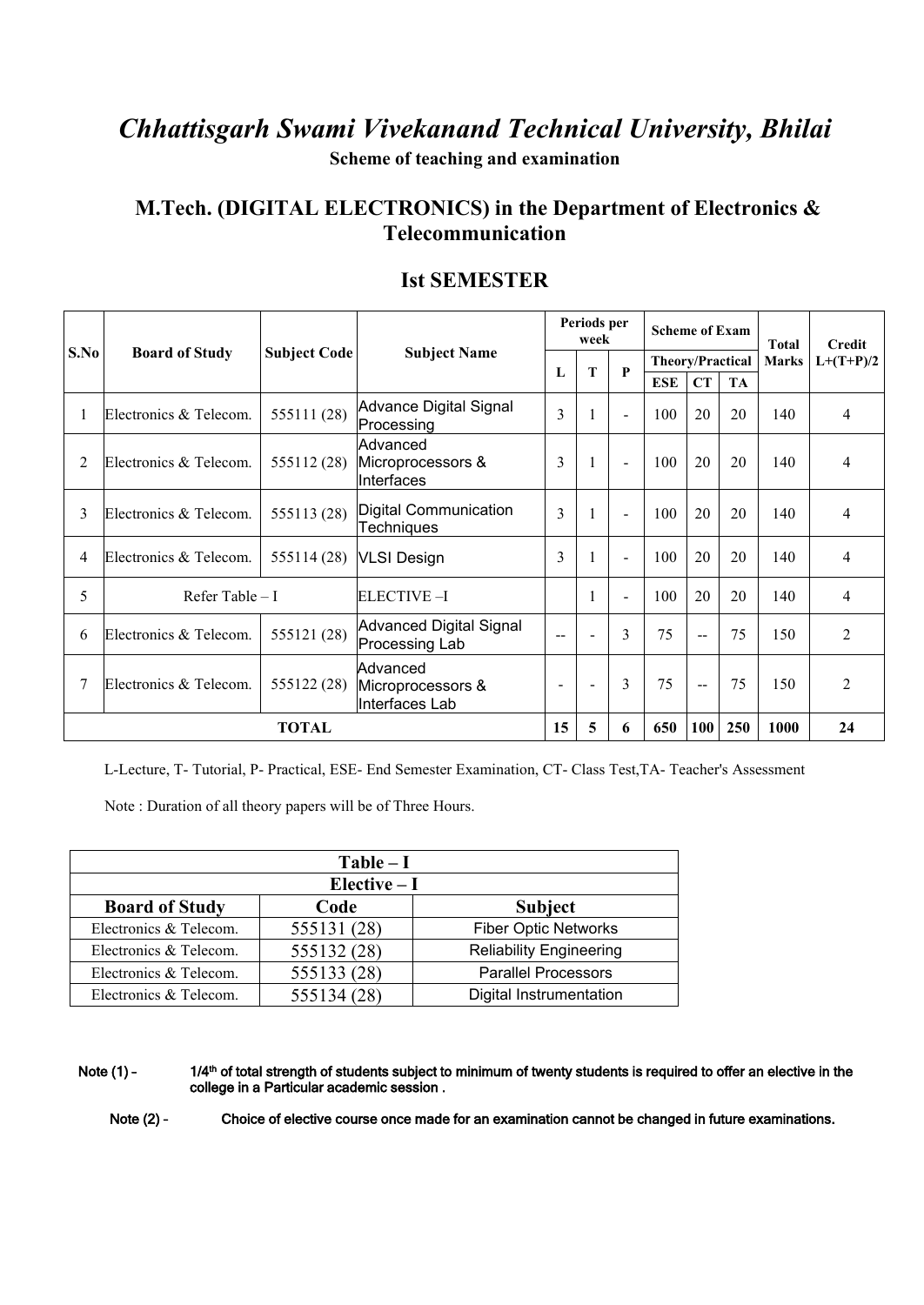# *Chhattisgarh Swami Vivekanand Technical University Bhilai* **Scheme of teaching and examination**

### **M.Tech. (DIGITAL ELECTRONICS) in the Department of Electronics & Telecommunication**

|      |                        |                     |                                                |    | Periods per<br>week      |                          |            | Scheme of Exam          |           | Total | Credit         |
|------|------------------------|---------------------|------------------------------------------------|----|--------------------------|--------------------------|------------|-------------------------|-----------|-------|----------------|
| S.No | <b>Board of Study</b>  | <b>Subject Code</b> | <b>Subject Name</b>                            | L  | T                        | $\mathbf{P}$             |            | <b>Theory/Practical</b> |           | Marks | $L+(T+P)/2$    |
|      |                        |                     |                                                |    |                          |                          | <b>ESE</b> | <b>CT</b>               | <b>TA</b> |       |                |
|      | Electronics & Telecom. | 555211 (28)         | Digital System Design<br>using VHDL            | 3  |                          | $\blacksquare$           | 100        | 20                      | 20        | 140   | 4              |
| 2    | Electronics & Telecom. | 555212 (28)         | Electronics System<br>Design                   | 3  |                          | $\overline{\phantom{a}}$ | 100        | 20                      | 20        | 140   | 4              |
| 3    | Electronics & Telecom. | 555213 (28)         | Microcontroller &<br>Embedded System<br>Design | 3  | 1                        | $\blacksquare$           | 100        | 20                      | 20        | 140   | 4              |
| 4    | Electronics & Telecom. | 555214 (28)         | Computer<br>Communication Network              | 3  | 1                        | $\blacksquare$           | 100        | 20                      | 20        | 140   | 4              |
| 5    | Refer Table - II       |                     | Elective -II                                   | 3  |                          | $\blacksquare$           | 100        | 20                      | 20        | 140   | 4              |
| 6    | Electronics & Telecom. | 555221 (28)         | Digital System Design<br>using VHDL Lab        |    | $\overline{\phantom{a}}$ | 3                        | 75         | --                      | 75        | 150   | $\overline{2}$ |
|      | Electronics & Telecom. | 555222 (28)         | Electronics System<br>Design Lab               |    | $\overline{\phantom{a}}$ | 3                        | 75         | --                      | 75        | 150   | $\overline{2}$ |
|      |                        | <b>Total</b>        |                                                | 15 | 5                        | 6                        | 650        | 100                     | 250       | 1000  | 24             |

#### **II Semester**

L-Lecture, T- Tutorial, P- Practical, ESE- End Semester Examination, CT- Class Test, TA- Teacher's Assessment Note : Duration of all theory papers will be of Three Hours.

| Table – II             |             |                                         |  |  |  |  |  |  |
|------------------------|-------------|-----------------------------------------|--|--|--|--|--|--|
| Elective - II          |             |                                         |  |  |  |  |  |  |
| <b>Board of Study</b>  | Code        | <b>Subject</b>                          |  |  |  |  |  |  |
| Electronics & Telecom. | 555231 (28) | Artificial Intelligence & Expert System |  |  |  |  |  |  |
| Electronics & Telecom. | 555232 (28) | Digital Satellite Communication         |  |  |  |  |  |  |
| Electronics & Telecom. | 555233 (28) | <b>Cellular Network Design</b>          |  |  |  |  |  |  |
| Electronics & Telecom. | 555234 (28) | <b>Digital Image Processing</b>         |  |  |  |  |  |  |

Note (1) - 1/4<sup>th</sup> of total strength of students subject to minimum of twenty students is required to offer an elective in the<br>college in a Particular academic session.

Note (2) - Choice of elective course once made for an examination cannot be changed in future examinations.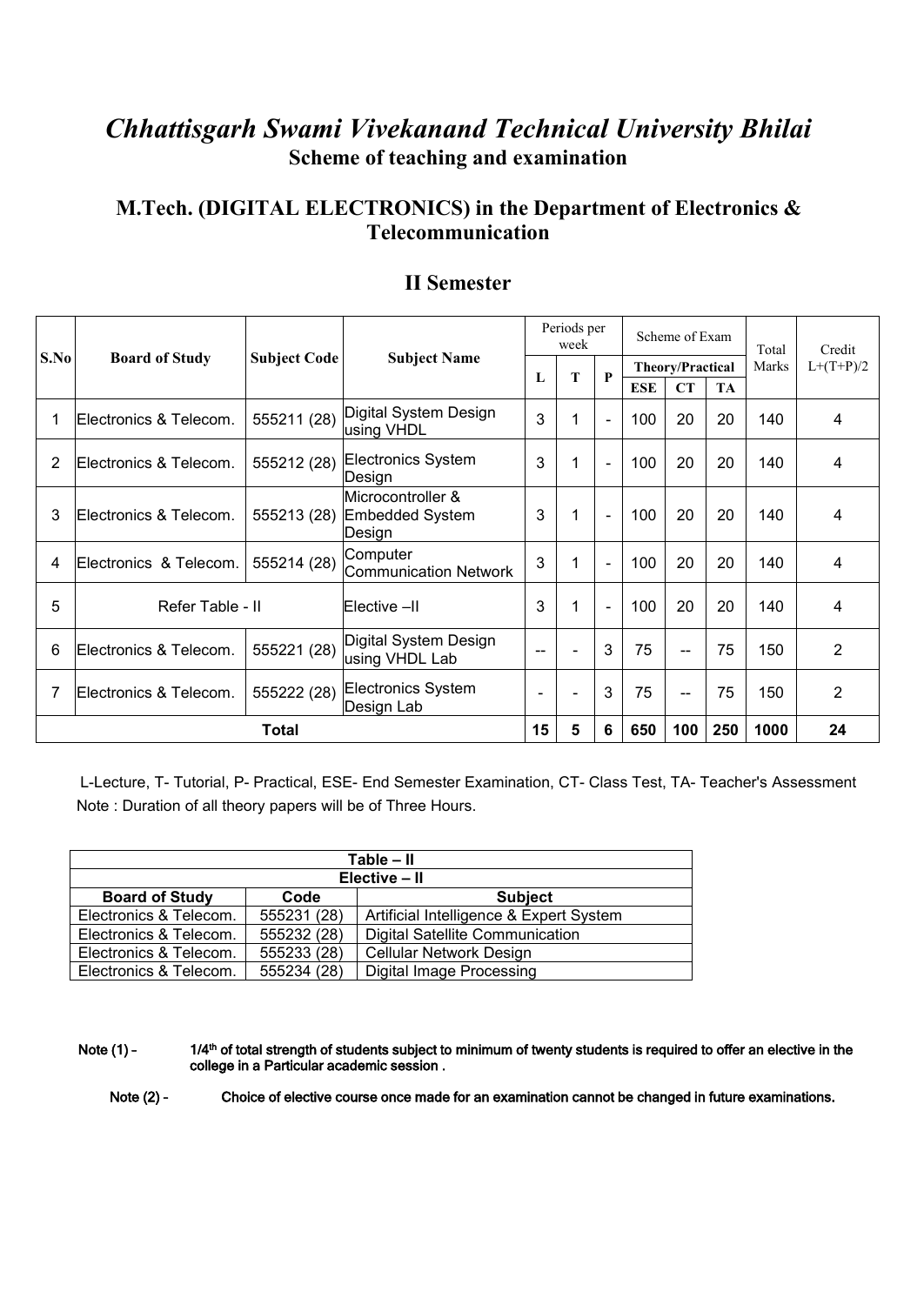# *Chhattisgarh Swami Vivekanand Technical University, Bhilai* **Scheme of Teaching and Examination**

#### **M.Tech. (DIGITAL ELECTRONICS ) in the Department of Electronics & Telecommunication**

|      |                                                       | <b>Subject</b> |                                  |                          | Periods per<br>week      |                          |                          | <b>Scheme of Exam</b>    |           | Total | <b>Credit</b>       |
|------|-------------------------------------------------------|----------------|----------------------------------|--------------------------|--------------------------|--------------------------|--------------------------|--------------------------|-----------|-------|---------------------|
| S.No | <b>Board of Study</b>                                 | Code           | <b>Subject Name</b>              |                          | Т                        | ${\bf P}$                |                          | <b>Theory/Practical</b>  |           |       | Marks $ L+(T+P)/2 $ |
|      |                                                       |                |                                  | ┻                        |                          |                          | <b>ESE</b>               | <b>CT</b>                | <b>TA</b> |       |                     |
|      | Electronics & Telecom $555311(28)$                    |                | Digital Coding<br>Techniques     | 3                        |                          | $\blacksquare$           | 100                      | 20                       | 20        | 140   | $\overline{4}$      |
| ↑    | $Refer$ Table $- III$                                 |                | Elective-III                     | 3                        |                          | $\overline{\phantom{0}}$ | 100                      | 20                       | 20        | 140   | 4                   |
|      | Electronics & Telecom 555321 (28) Preliminary Project |                |                                  |                          | $\overline{\phantom{0}}$ | 15                       | 100                      | $\overline{\phantom{0}}$ | 100       | 200   | 8                   |
| 4    | Electronics & Telecom $555322(28)$                    |                | Seminar based on<br>Dissertation | $\overline{\phantom{0}}$ |                          | 3                        | $\overline{\phantom{0}}$ |                          | 20        | 20    | 2                   |
|      |                                                       | Total          |                                  | 6                        | $\mathbf{2}$             | 18                       | 300                      | 40                       | 160       | 500   | 18                  |

#### **III SEMESTER**

L-Lecture, T- Tutorial, P- Practical, ESE- End Semester Examination, CT- Class Test, TA- Teacher's Assessment

|                                  | $Table - III$    |                                |  |  |  |  |  |
|----------------------------------|------------------|--------------------------------|--|--|--|--|--|
|                                  | $Elective - III$ |                                |  |  |  |  |  |
| <b>Board of Study</b>            | Code             | <b>Subject</b>                 |  |  |  |  |  |
| <b>Electronics &amp; Telecom</b> | 555331 (28)      | Network Modulling              |  |  |  |  |  |
| <b>Electronics &amp; Telecom</b> | 555332 (28)      | Neural Network and Application |  |  |  |  |  |
| <b>Electronics &amp; Telecom</b> | 555333 (28)      | <b>ASIC</b> Design             |  |  |  |  |  |
| <b>Electronics &amp; Telecom</b> | 555334 (28)      | Digital Switching Systems      |  |  |  |  |  |

Note (1) - 1/4<sup>th</sup> of total strength of students subject to minimum of twenty students is required to offer an elective in the<br>college in a Particular academic session.

Note (2) - Choice of elective course once made for an examination cannot be changed in future examinations.